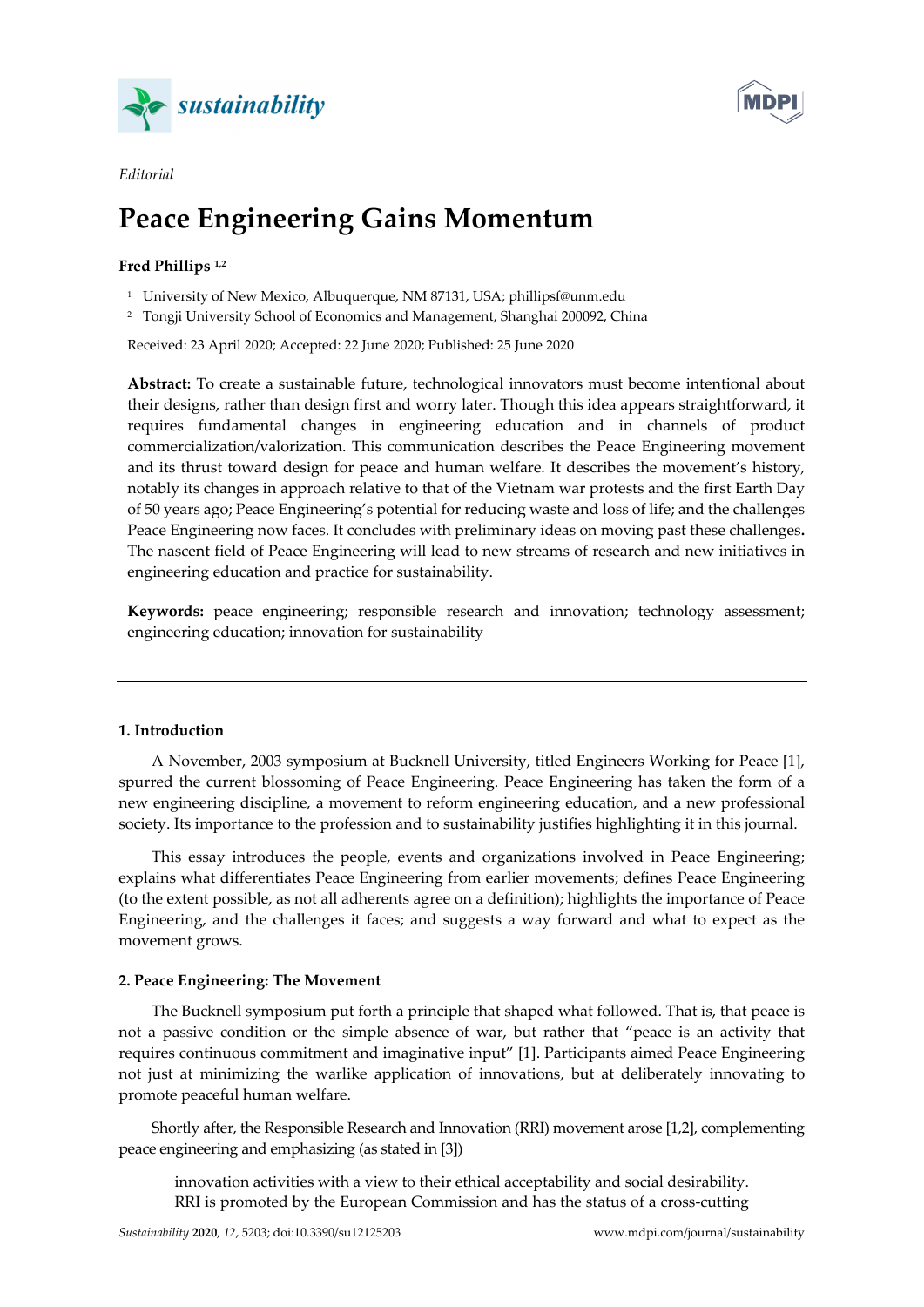priority in the European Union's Horizon 2020 Framework Program for Research and Innovation. The European Commission had, by 2009, supported RRI-related projects with nearly €100 million (with project participants from almost 50 European and non-European countries)…. Since 2009, when it was used for the first time by [2], RRI has featured as a topic in more than 300 papers indexed in Clarivate Web of Science.

The year 2018 saw the First Global Peace Engineering Conference, at the University of New Mexico in Albuquerque [4]. Attendees represented UNM, Stanford University, Drexel University, Sandia National Laboratories (SNL), the University of Colorado, Morgan State University, and the Ibero-American Consortium for Education in Science and Technology from the USA; and from overseas, Pontifícia Universidad Javeriana (Colombia), Universidade de Santa Catarina (Brazil), Swansea University (UK), and the Conseil Européen pour Recherche Nucléaire (CERN, Switzerland); as well as a number of New Mexico private companies.

A second New Mexico symposium took place in May, 2019 [5]. Prominent among the participants was Bernard Amadei, founding president of Engineers Without Borders. Still another gathering occurred in November, 2019 in Albuquerque, with a webcast for remote attendees. The movement gathered further momentum in 2019 with conferences in Bogotá and in The Hague. The Hague conference resulted in the formation of a Global Society of Peace Engineers, GSPE. GSPE's press release states the new organization will create a Peace Engineering degree program that universities may share; a professional organization for like-minded "entrepreneurs, government officials, investors, NGOs, students and members of the academic community"; and a formal ongoing professional education certificate. Stanford University will incubate GSPE with the aim of spinning it off as an independent organization. See: https://www.peaceinnovation.com/gspe.

Next, scientists launched a parallel effort. In 2019 Ulrich Betz, Vice President for Innovation at Merck KGaA, promulgated the Berlin-Darmstadt Science Declaration, https://www.curious2020.com/ darmstadt-science-declaration/. The Declaration features the phrase (and hashtag) "Make science, not war."

## **3. Peace Engineering Differs from Anti-War Movements of Earlier Eras**

Peace Engineering differs from earlier movements primarily in that it is positive and proactive.

Anti-war American sentiment in the Vietnam war era, for example, expressed itself in negative terms. Scientists and engineers protested against the war. Scientists and engineers refused to let their work be used for warlike purposes. Engineers did not assess the social utility of their work. Engineering schools saw little alternative to preparing grads to work in the defense industry.

In contrast, in 2020, scientists and engineers proactively invent for peace and human well-being. Engineering schools will prepare grads for social entrepreneurship and for building a "peace-industrial complex"—adding more social science and technology assessment content to the curriculum.

Wolfe [6] highlights the earlier negativity: "50 years ago, at more than 30 campuses across the United States, students and faculty debated scientists' responsibility in the Vietnam War. Some held teach-ins; some staged protests; others simply walked out of their labs for the day in quiet acts of refusal." Wolfe's article is titled, "Fifty years after MIT's memorable protest, a key question remains: *Should scientists ask for change or should they demand it?"*

Today's peace engineers would answer, "Neither. We should *create* change."

#### **4. What is Peace Engineering?**

Adherents will admit that there is as yet no clear definition. Some hold that Peace Engineering is the intersection of system engineering, technology assessment, and peace and conflict studies.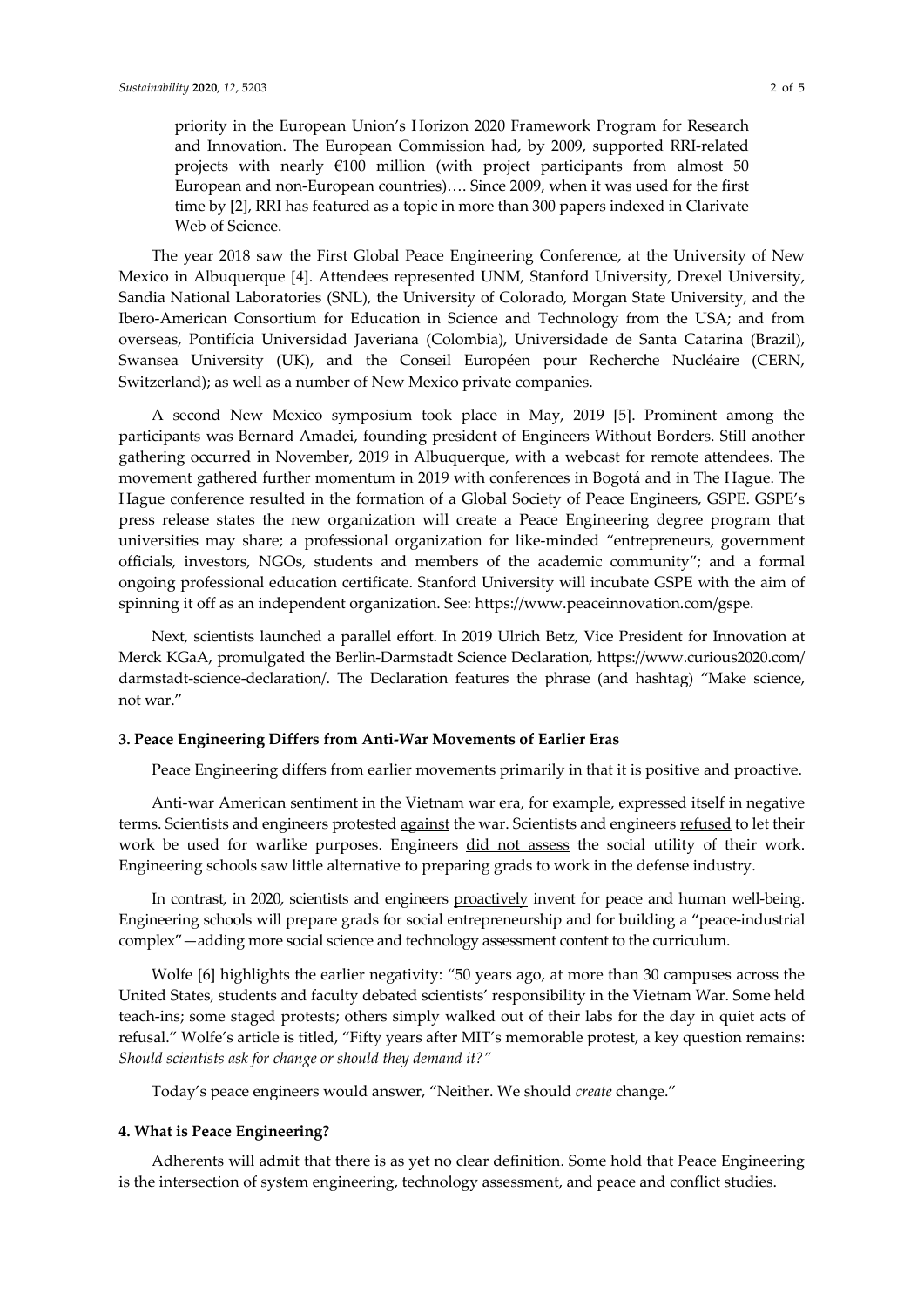Others would draw a different Venn diagram, with Peace Engineering at the intersection of peace technology R&D (aimed at generating new ventures), holistic education (aimed at generating more effective engineering graduates), and community outreach (to highlight the potential, the achievements, and the promise of Peace Engineering).

Is Peace Engineering a discipline, a framework for educating, or a philosophy for action? This question is far from settled. All adherents agree, however, that Peace Engineering aims for inventions and innovations that enhance human welfare, ameliorate pressing global problems, reduce the prospects of war, and discourage weaponization for purposes of aggression or increased destructive capability.

The *Technological Forecasting and Social Change* Special Issue on "Peace Engineering and Innovation: A New Techno-Socio-Economic Development Framework" uses both "framework" and "discipline" in its call for papers [7]: "Peace Engineering and Innovation provides a new framework for viewing and shaping emerging technologies and innovations. It is an integrative discipline that creates technologies, processes, and approaches that have the potential to increase peace in the world…." (*Technological Forecasting & Social Change* was the first journal to publish a paper on Responsible Research and Innovation [2], and is the first to offer a special issue on Peace Engineering).

Peace engineers seek new, financially viable ways to positively serve people and the planet. Their emphasis on reducing prospects of war, while not Peace Engineering's sole focus, recognizes the terrible toll that war takes on people and planet.

## **5. Why Peace Engineering Is Important**

People of compassion abhor the tragic human cost of war. In particular, New Mexico engineering Associate Dean Ramiro Jordan, whose passion drives the Peace Engineering Working Group, grew up in a war-torn country. His aversion to violence is visceral as well as intellectual. As Jordan notes, US federal laboratories in New Mexico gave birth to atomic weapons. It is fitting that the State of New Mexico will lead the movement for Peace Engineering.

Nuclear war could end human civilization. Humanity's other most threatening problems are similarly global in nature and impact. They include the ecological crisis; the known probability of pandemic, one of which has now become reality; and the possibly malignant nature of artificial intelligence. The latter problems require international cooperation; we cannot allow the distractions of war or even excessive competition. Scientists and government are coming to understand that resolving the questions of environment, disease, and A.I. requires quick action. Any armed conflict diverts attention and investment, carrying the risk that we attend too late to other existential threats.

Then too, as the Conflict and Environment Observatory has noted (https://ceobs.org/topics/ military-and-the-environment/), "during peacekeeping operations or during wartime, the environmental bootprint of military operations remains considerable. "We may smugly drive electric cars, and even reduce the overall carbon footprints of civilian production, distribution and consumption, but the world's militaries remain the world's worst polluters [8]. Addressing the root causes of war, Peace Engineering will ultimately allow military operations to contract, thus aiding the environment.

## **6. Challenges for Peace Engineering**

Peace Engineering's most glaring challenge is the fact that almost anything can be weaponized. Furthermore, it is the job of someone in every government to monitor all innovations—regardless of the inventors' peaceful intentions—in order to determine how the new machines or algorithms can be weaponized. This dynamic is grist not only for normal politics but for the dramatic arcs of fictional works. *The Trigger* [9] is an outstanding example, co-authored by the inventor of the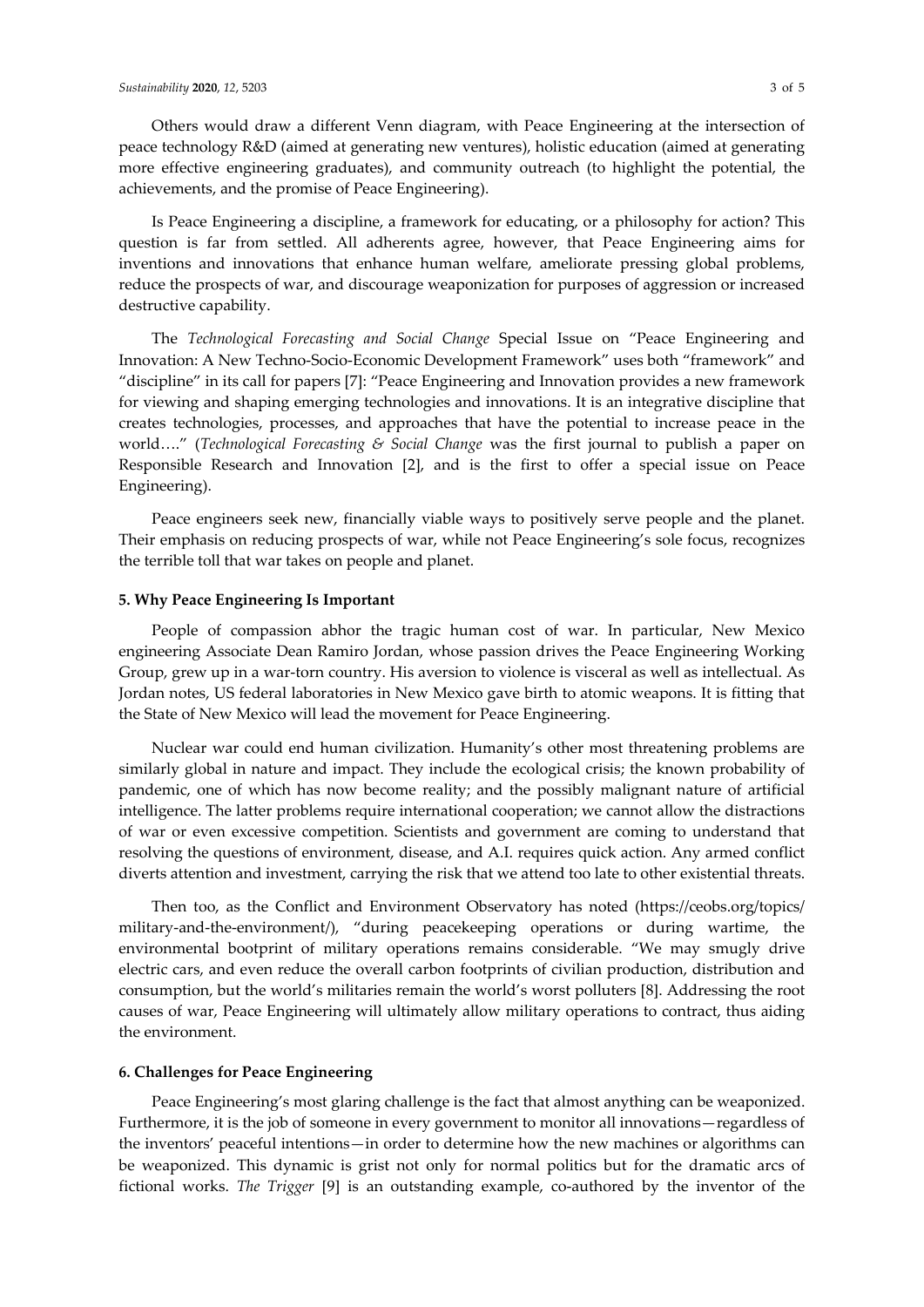communication satellite. In this novel, an idealist's invention that disables conventional weapons is co-opted by a government that wishes only to incapacitate the weapons of other nations.

Peace engineers, therefore, will have to build entire, fast-growing civilian value chains around their innovations, so that the economics of peaceful application become quite visibly more attractive than the gains from destructive uses. Currently, the shares of defense contractors—the "military-industrial complex"—significantly outperform civilian stocks on Wall Street. Reversing this situation will not be easy.

This is especially true in light of current reversals of global free trade. Mentioning "the weaponization of trade," Lind [10] writes, "As economic nationalism rises, and as the post-Cold-War peace thaws, countries are remembering that they need to maintain strong manufacturing economies to build weapons, if the need for war arrives."

The author recalls a case in which the US National Security Agency quashed a patent for hiding a message in white noise. The patent applicant thought it wise to leave the country forever. He might have been wiser in the first instance to innocuously title the application "A novel messaging method" instead of signaling its cryptographic nature. Or he might have filed the application in another, less militaristic country to begin with. The military-industrial complex should understand that such tricks, whether on the government's part or the applicant's, causes ill will and national brain drain. Yet the peace engineer might feel obliged to engage in them.

Sun Tzu's *The Art of War* [11] is popular among corporate executives. A challenge for Peace Engineering is to influence executives to read and cite Ueshiba's *The Art of Peace* [12], instead.

#### **7. What Is the Solution?**

There are no easy solutions. Yet we do have a good understanding of the causes of war. Therefore, we should, collectively and as individuals, create technologies and products that weaken the causes of war. Quickly build the supply chains and the markets that will create a peace-industrial complex.

We should revise collegiate engineering curricula accordingly, emphasizing technology assessment [13,14], and teaming social science students with business students and engineering students in order to create engineering innovations that imply positive social impact and quickly find growing markets [15].

Students, teachers, and practitioners should join the inter-university Peace Engineering Working Group, and publish their Peace Engineering research in this and other journals.

**Funding:** This research received no external funding.

**Conflicts of Interest:** The author declares no conflict of interest.

## **References**

- 1. Vesilind, P.A.; Bowen, W.R. (Eds.). *Peace Engineering: When Personal Values and Engineering Careers Converge*; Lakeshore Press, Woodsville, NH, USA: 2005.
- 2. Robinson, D.K.R. Co-evolutionary scenarios: An application to prospecting futures of the responsible development of nanotechnology. *Technol. Forecast. Soc. Chang.* **2009**, *76*, 1222–1239.
- 3. Nazarko, L.; Melnikas, B. Responsible Research and Innovation in Engineering and Technology Management: Concept, Metrics and Assessment. In Proceedings of the 2019 IEEE Technology & Engineering Management Conference, Atlanta, GA, USA, 12–14 June 2019; doi:10.1109/temscon.2019.8813596.
- 4. Jordan, R.; Agi, K.; Maio, E.; Nair, I.; Koechner, D.; Ballard, D. Invitation to Shape Peace Engineering. In Proceedings of the World Engineering Education Forum and the Global Engineering Deans Council (WEEF-GEDC) Conference on Peace Engineering, Albuquerque, NM, USA, 12–16 November 2018.